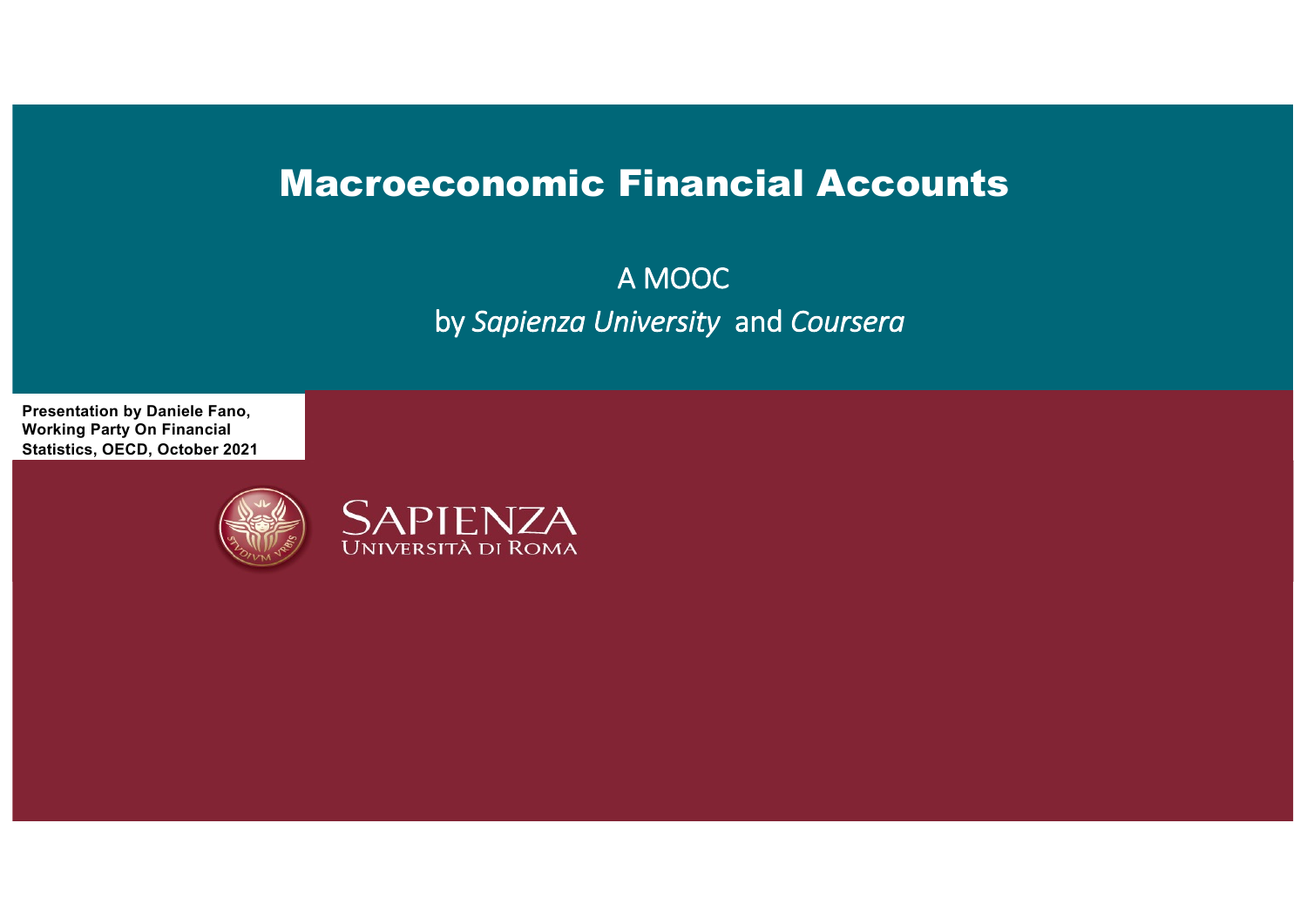### Why a course on Macroeconomic Financial Accounts

Macroeconomic Financial Accounts **support the development and use of statistics, besides policy analyses and initiatives**.

- Following the 2007-09 financial crisis, the G20 launched a **Data Gaps Initiative** and the *Financial Stability Board*, jointly with the BIS, the IMF, OECD, the ECB and other Central Banks, has given *a new impulse to the development, dissemination and use of Financial Accounts.*
- **The rise of internal and external** *financial imbalances caused by the current Covid-19 crisis and it aftermath requires, more than ever, careful monitoring.*
- *The forthcoming SNA will represent an opportunity for renewed interest*

**Learning Objective**:

making the logic, contents and use of macroeconomic financial accounts accessible to a *broad audience* in *an intelligible and effective way*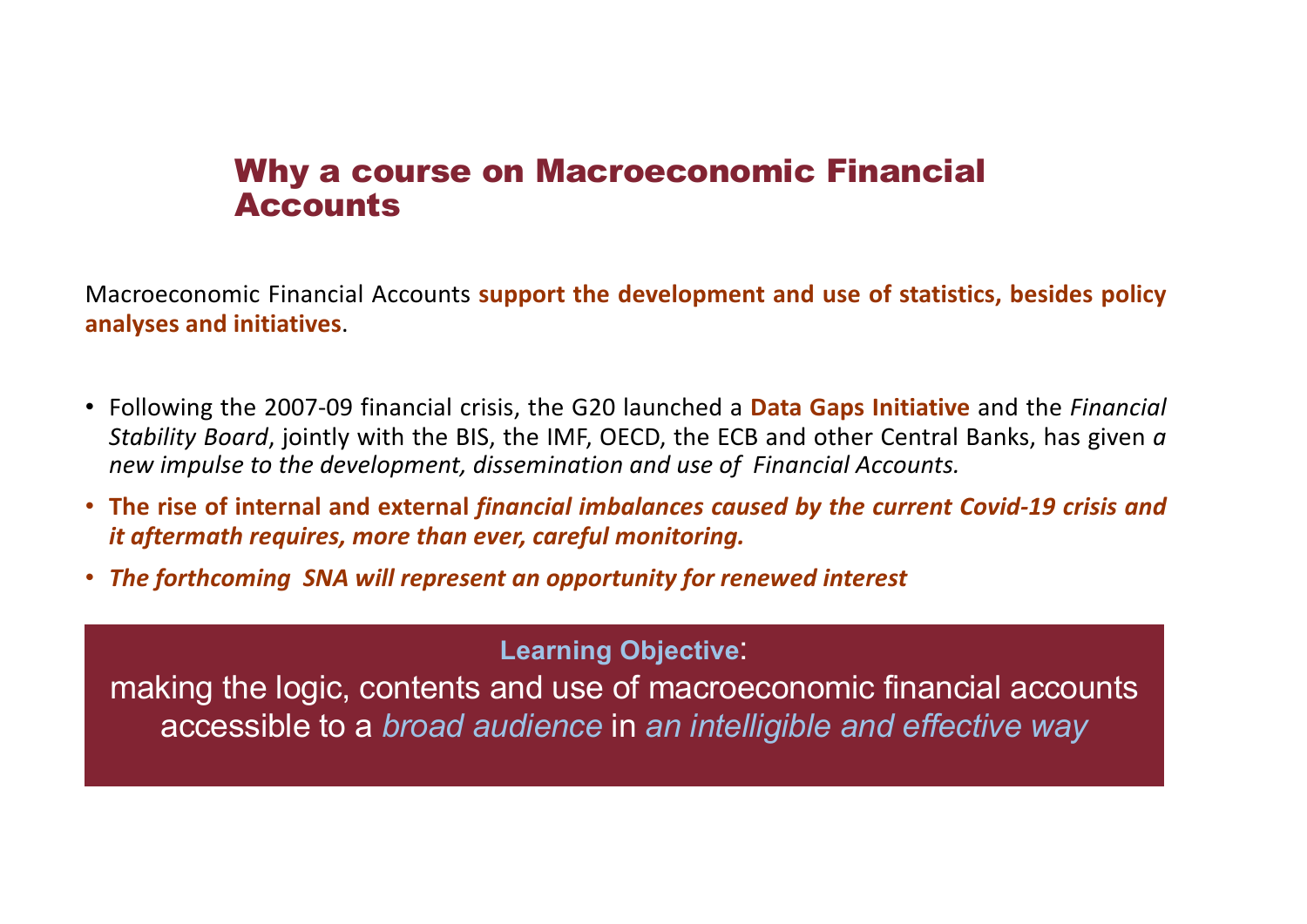## OECD Reference Textbook



# **Understanding Financial Accounts**

Understanding Financial Accounts seeks to show how a range of questions on financial developments can be answered with the framework of financial accounts and balance sheets, by providing non-technical explanations illustrated with practical examples: What are the basic principles, concepts and definitions used for this framework which is part of the system of national accounts? What sources and which methodologies are used for their compilation? How are these used to monitor and analyse economic and financial developments? What can we learn about the 2007-2009 economic and financial crisis when looking at the numbers provided in this framework? What can we learn about financial risks and vulnerabilities? This publication is intended for young statisticians, students, journalists, economists, policy makers and citizens, who want to know more about the statistics that are at the heart of the analysis of financial developments in OECD economies.

### Editors: Peter van de Ven and Daniele Fano Oecd Paris, 2017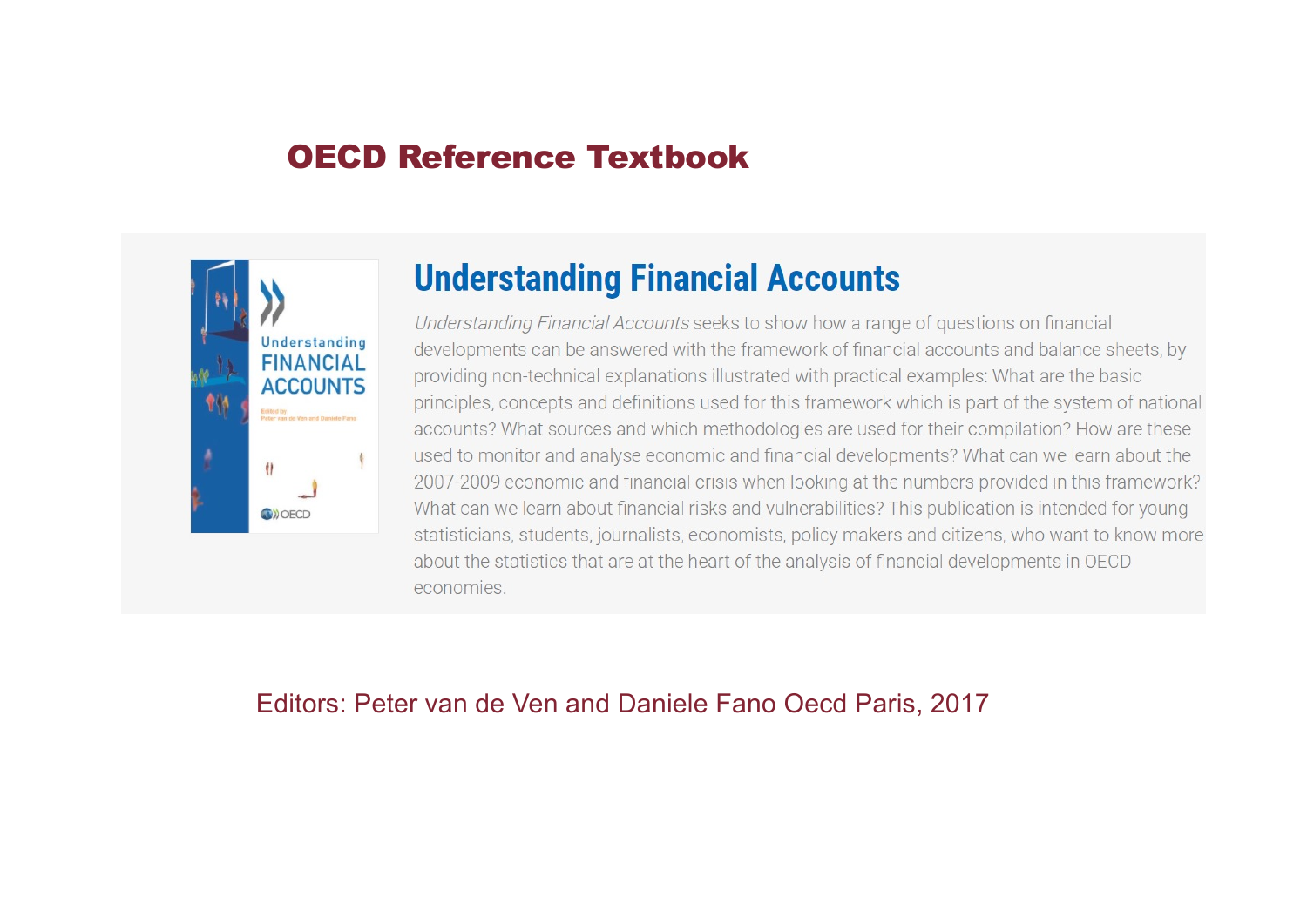# The course syllabus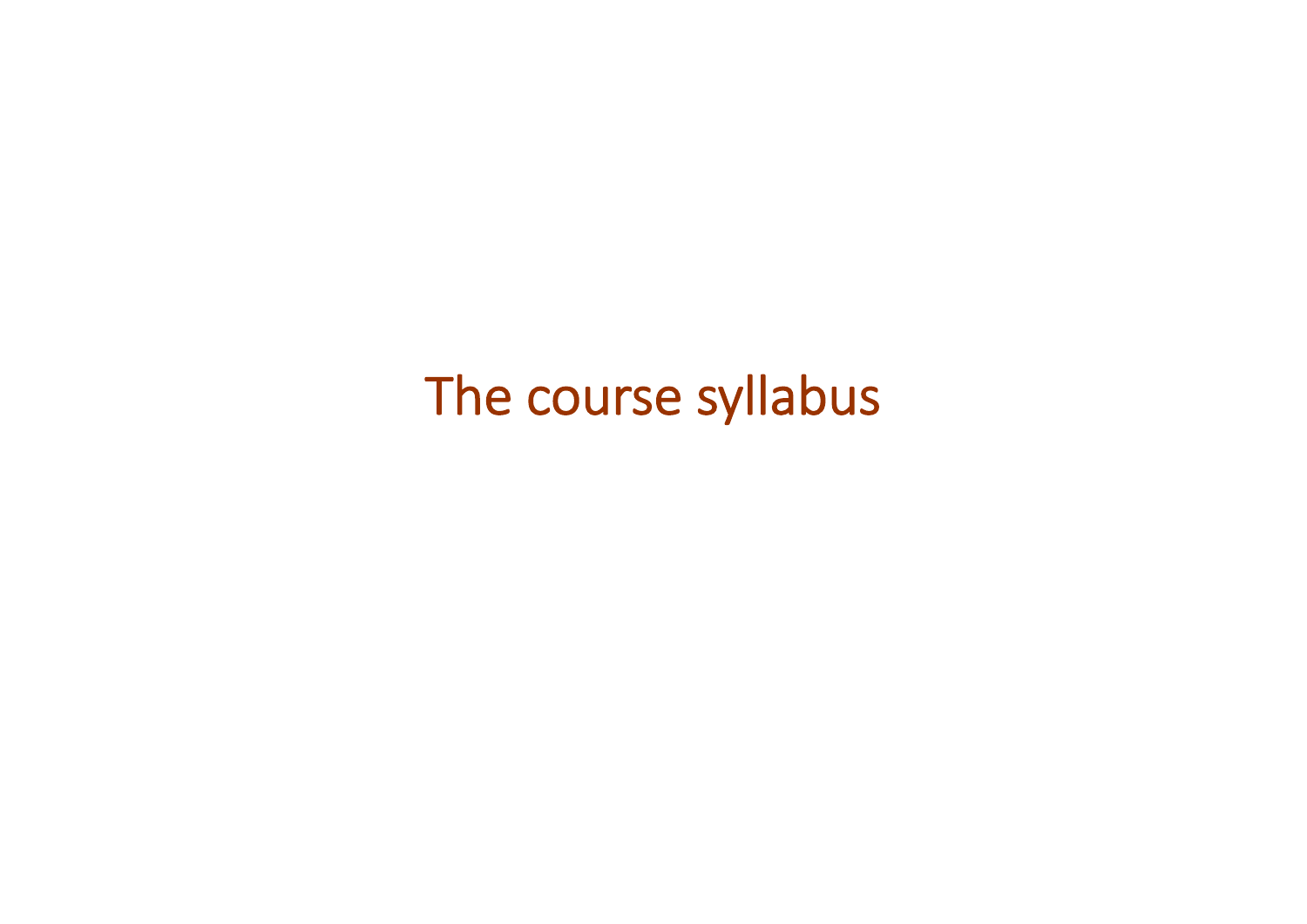### **1. Financial systems at a glance**

- **1.1 Financial transactions: the end of one story, the beginning of another one.**
- **1.2 The Identity relating net lending/borrowing across the five institutional sectors**
- **1.3 Heuristic aspects of the balancing logic and the current account balance as a proxy**

Tutorial 1 -- How to select and download data from the OECD website Assignment 1.1

Appendix 1.1. SNA definitions: Institutional Sectors Additional and optional interviews and documents 1.1- Podcast Peter van de Ven (Head of National Accounts, OECD

### **2. Deriving net lending/borrowing: national economy vs. rest of the world, balancing items, sectoral breakdowns.**

#### **2.1 Insights from a national economy vs rest of the world framework**

**2.2 The sequence of accounts, the rest of the world and the balance of payments**

**2.3 From the balancing items to the institutional sectors breakdowns.**  Tutorial 2 – How to select and download data from the IMF website and from the Eurostat website Assignment 1.2.

Appendix 1.2. SNA definitions: Transactions, accounting identities, netting and consolidating

Additional and optional interviews and documents 1.2 Podcast Henning Ahnert (Head of the Financial Accounts and Fiscal Statistics section at ECB) Part 1

### **3. Financial transactions. Instruments and interconnections**

#### **3.1 The logic of the Financial Account and its informational content**

**3.2 "From whom to whom"?**

#### **3.3 Risk, securitization and institutionalization**

Tutorial 3 – Assessing the risk of financial instruments Assignment 1.3 Appendix 1.3. SNA definitions: Discrepancies between the Capital Account and the Financial Account

Additional and optional interviews and documents 1.3 Podcast Henning Ahnert (Head of the Financial Accounts and Fiscal Statistics section at ECB) Part 2

### **4. Stocks. Net Worth. Financial Wealth**

**4.1 The Balance Sheet and its logic**

#### **4.2 Highlights on the Institutional Sectors and Financial Net Worth 4.3 Considerations on Households' Wealth**

Tutorial 4 – The OECD and IMF websites for analyzing figures about levels: Financial Net Worth, International Investment Position Assignment 1.4 Appendix 1.4. SNA definitions: Quadruple Accounting Additional and optional interviews and documents 1.4

### **5. Accumulation**

- **5.1 Accumulation Accounts in the SNA**
- **5.2 The relative importance of factors affecting Net Worth**
- **5.3 About stocks and flows across growth and cycles**

Tutorial 5 – How to update a table going to the original source Assignment 1.5

Appendix 1.5. SNA definitions: Net Lending/Net Borrowing redefined; Nominal vs Real Holding Gains.

Additional and optional interviews and documents 1.5

### **6. Financial Accounts, Economic and Monetary Policy, Stability**

- **6.1 Macro-financial tools for evaluating stability**
- **6.2 Past and present: from the 2007-2009 Great Financial Crisis to Covid-19**

#### **6.3 The main available reports and documents**

Additional and optional interviews and documents 1.6 Podcast Bruno Tissot (Head of Statistics and Research Support at the BIS and Head of the Secretariat of the Irving Fisher Committee on Central Bank Statistics (IFC) in three parts

Multiple Choice Final Test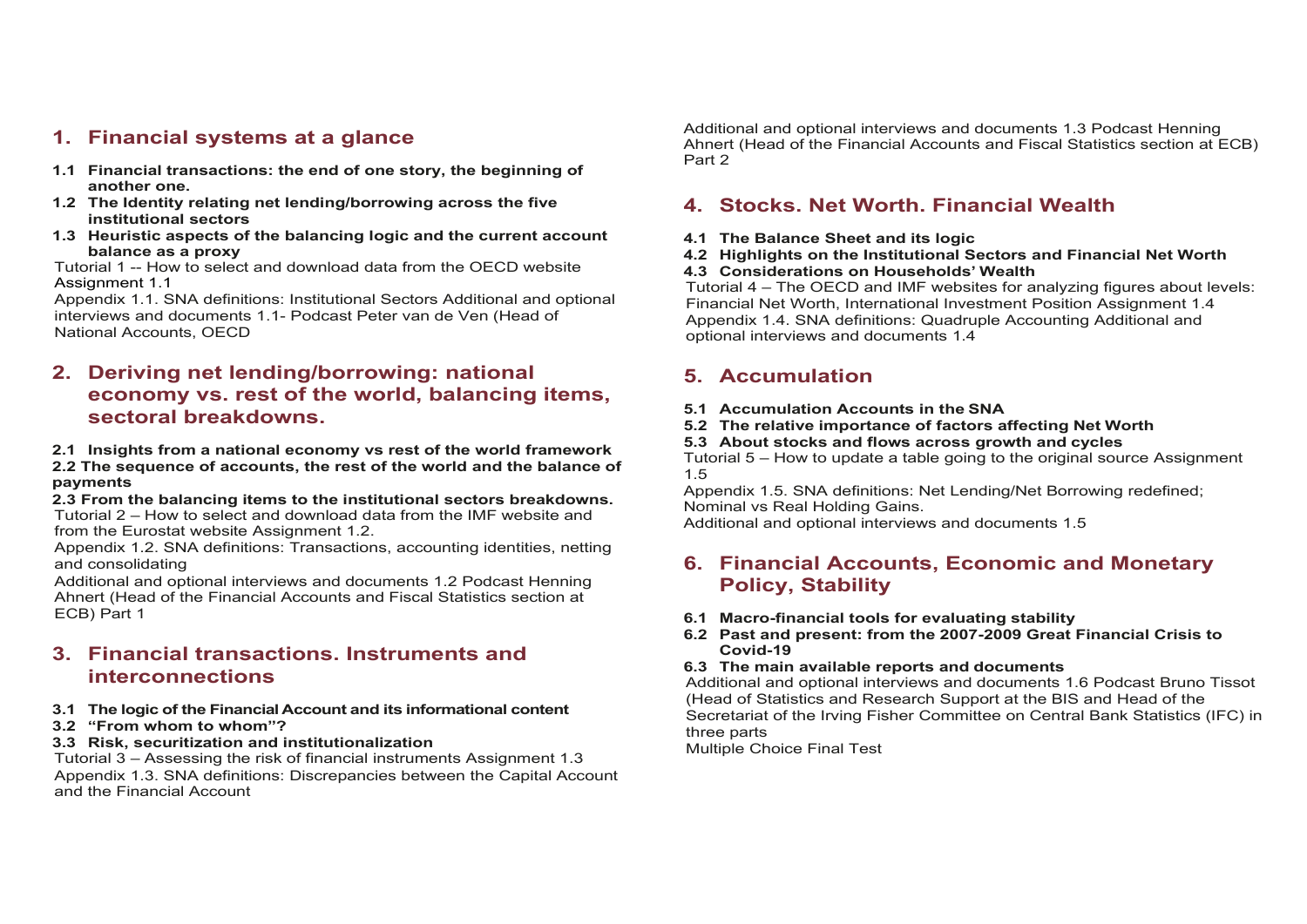# The course: **statistical concepts** and theory, **bridges to economic and financial analysis** and, not least, **guides to accessing databases**, as for example:

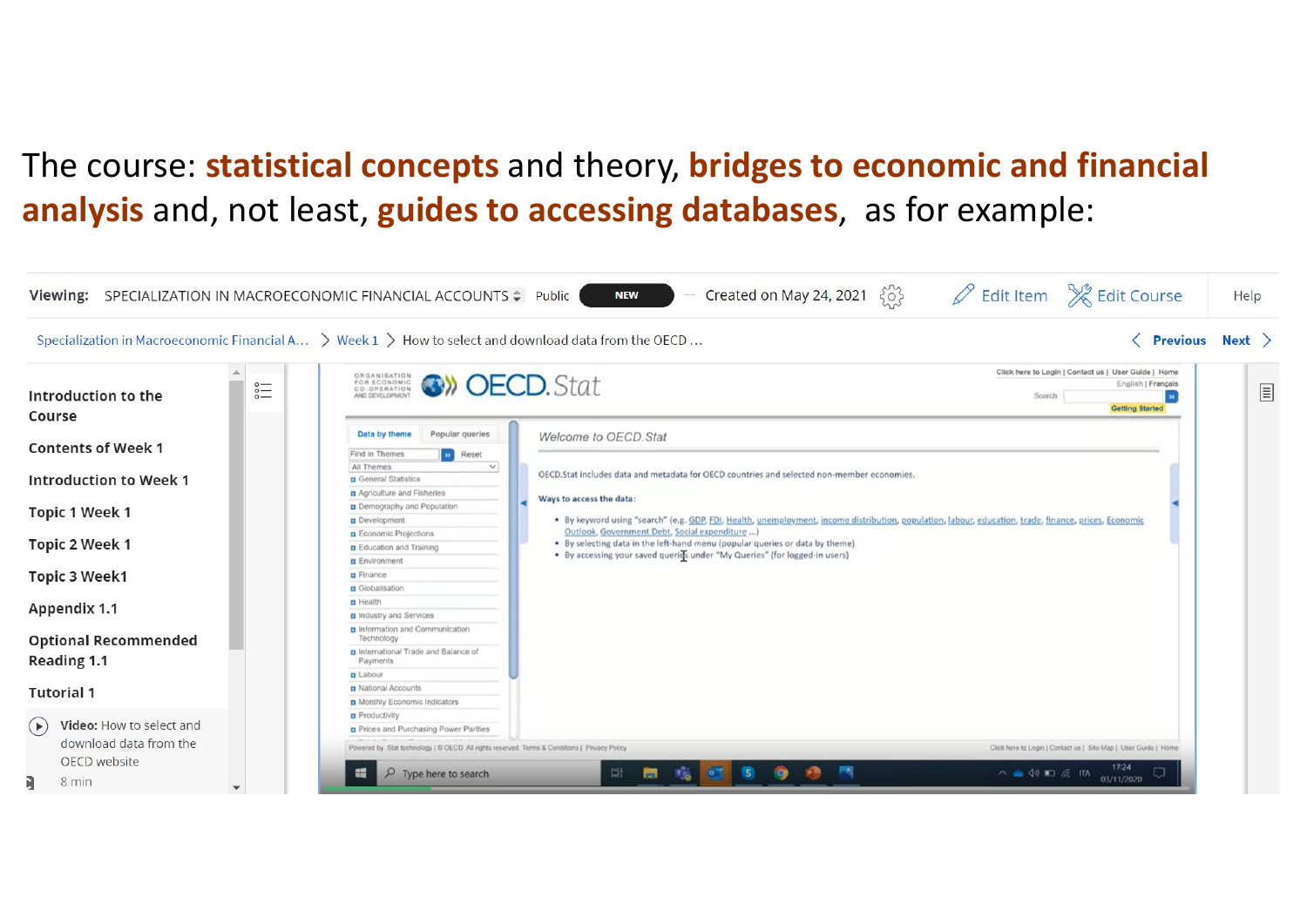# Scientific Committee and Organization

# Scientific Committee

- A Scientific Committee with participants from BIS, Bank of Italy, ECB, OECD, Sapienza University and experts has overseen the course.
- The project is managed by the Department of Social and Economic Sciences of Sapienza University in Rome and by ST Skills Together, an education technologies company.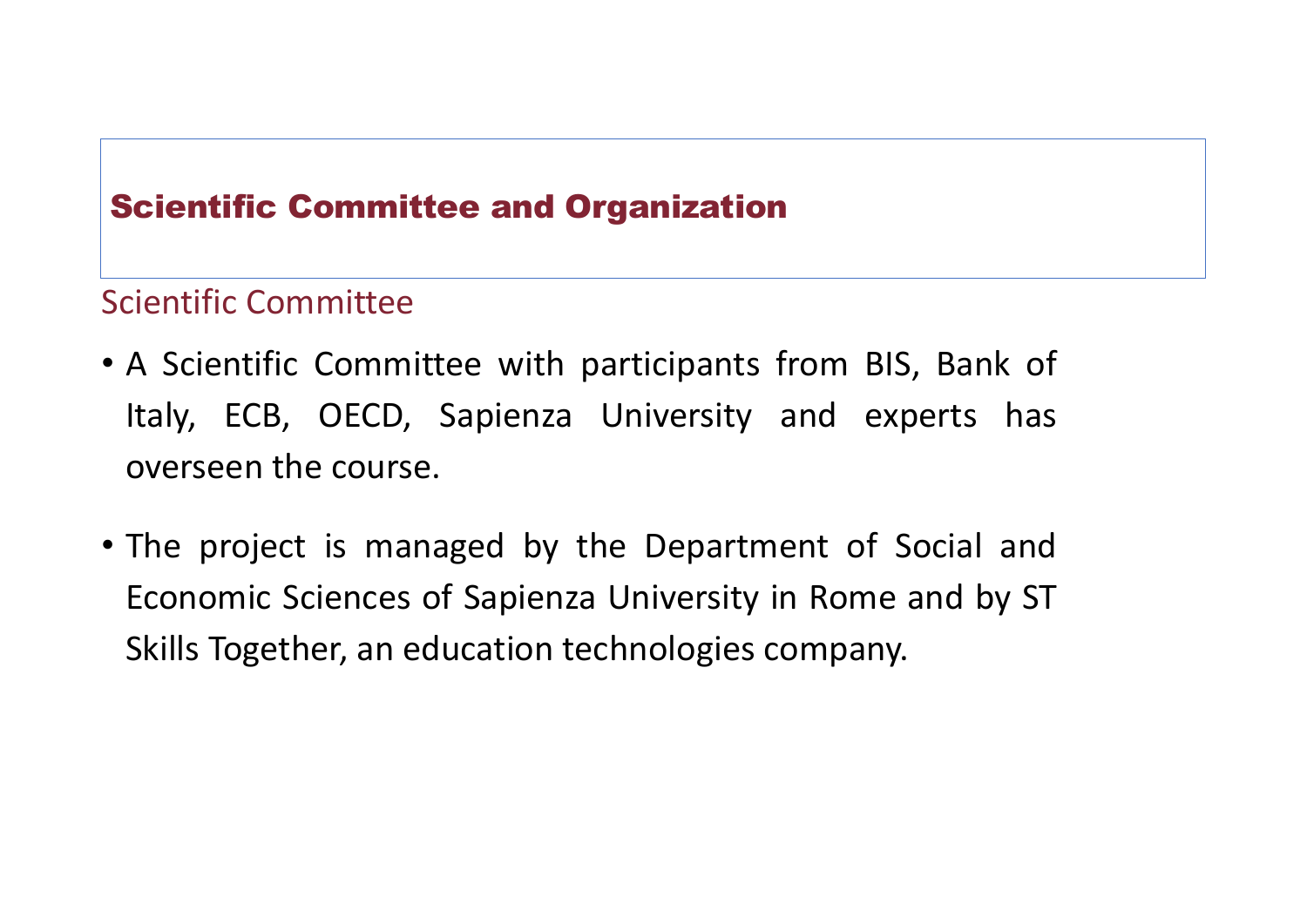# **Soon on Coursera**

An introductory six week Course 1 will be online with Coursera by the end of this year. Further more specialized courses in the pipeline